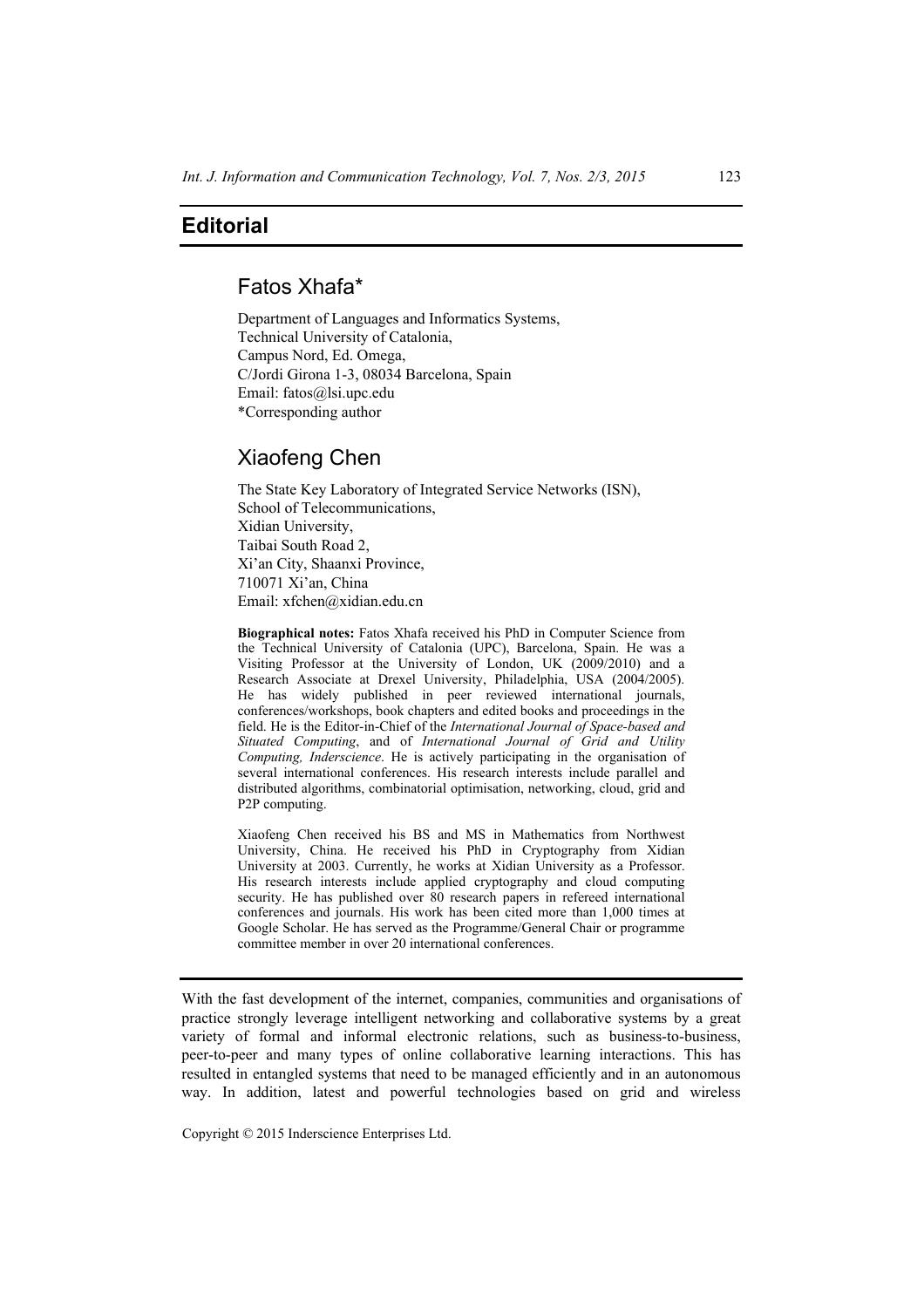### 124 *F. Xhafa and X. Chen*

infrastructure as well as cloud computing are currently enhancing collaborative and networking applications a great deal but also facing new issues and challenges. For example, well-known social networks lack of knowledge management and adaptive solutions and the information shared among peers is rather static. Virtual communities of practice also provide poorly interactive solutions and lack of full support for organisation, management, mobility and security.

This special issue on 'Security, management and model for intelligent networking and collaborative systems' attempts to highlight some of the latest research addressing those challenges. It consists of ten papers carefully selected from the contributions of the 5th International Conference on Intelligent Networking and Collaborative Systems (INCoS 2013) and 4th International Conference on Emerging Intelligent Data and Web Technologies (EIDWT 2013). More specifically:

- The paper of Wu, Li and Zhang, titled 'Key management scheme based on secret sharing for wireless sensor networks', proposed a key management based on secret sharing scheme to protect the security of the key distribution and management in wireless sensor networks, which is the key challenge for its wide applications.
- The paper of Ren, Tang, Wang and Wong, titled 'Attribute-based signature schemes with accountability', presented a novel notion of accountable attribute-based signature scheme. They also presented two efficient accountable attribute-based signature schemes with formal security proof.
- The paper of Patel, Schubert-Kabban, Baldwin and Montminy, titled 'Statistical analysis and comparison of linear regression attacks on the advanced encryption standard', investigated profiled linear regression-based attacks for extracting the advanced encryption standard secret key. Attack performance showed an order of magnitude improvement when the dimensionality of the distribution estimated in the training phase was increased from 1 to 20, giving greater than 98% success rate with as few as 100 training and test traces.
- The paper of Lin, titled 'On two circuit configurations of non-linear feedback shift registers', proposed the transformation from Galois NLFSRs to their equivalent Fibonacci configuration. By this transformation, the relationship between these two circuit configurations of NLFSRs is derived.
- The paper of Zhang, Zhang and Du, titled 'A real-time data backup model and methods based on peer-to-peer network', presented a real-time disaster recovery backup model based on P2P streaming. This new method can avoid the conflict between fixed bandwidth and dynamic changes of backup data size and the single point failure of leased line.
- The paper of Das, Talukdar and Dutta, titled 'Hidden Markov model-based Assamese vowel phoneme recognition using cepstral features', presented an experiment on how to use linear prediction cepstrum coefficients-based (LPCC) features (namely the weighted LPCC and delta weighted LPCC) to recognise Assamese vowel phonemes employing a discrete hidden Markov model (HMM). The overall recognition rate of their experiment is nearly about 81.5%.